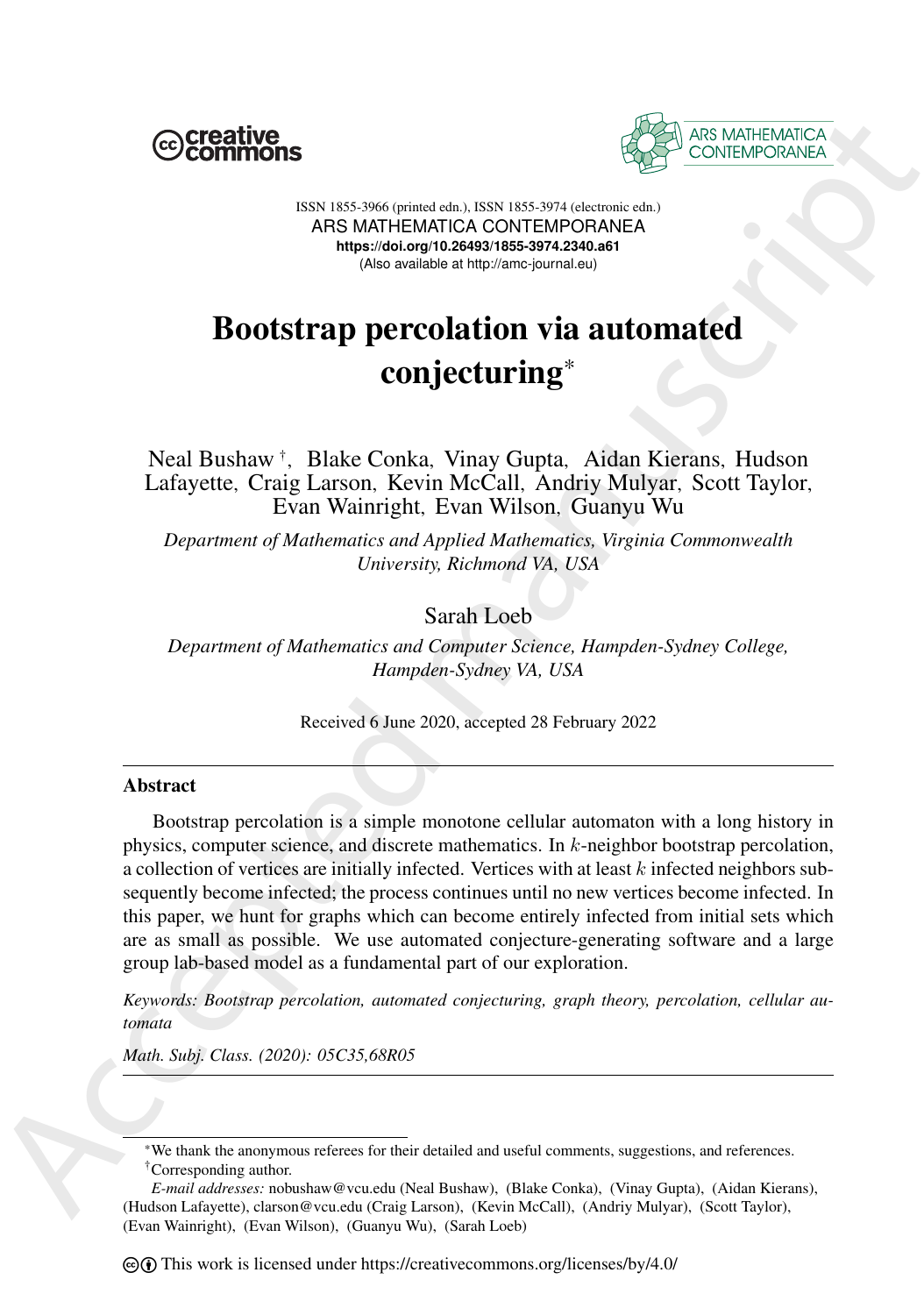# 1 Introduction

## 1.1 History

Bootstrap percolation can be thought of as a graph process in which an arbitrary initial configuration of infected vertices is selected from a graph; remaining uninfected vertices with many infected neighbors are successively added to the infected set until the system stabilizes. Bootstrap percolation serves as a model of nucleation and growth [12] and has been applied in the study of crack formation  $[1]$ , magnetic alloys  $[13]$ , hydrogen mixtures [2], and computer storage arrays [20]. More generally, it provides an important stepping stone towards understanding other cellular automaton models with applications in physics, biology, information technology, epidemiology, and more.

The k-bootstrap model has a long and interesting history. First introduced by Chalupa, Leath, and Reich [13] in 1979 as a way to model magnetic materials, it is perhaps the simplest example of a monotone cellular automata (which were introduced by von Neumann  $[26]$ , based on a suggestion of Ulam  $[25]$ ). Most of the work related to bootstrap percolation has focused on finding thresholds for growing families of graphs, in which the initially infected sets are chosen at random. For the interested reader, this fascinating direction can be explored through, e.g.,  $[3, 4, 5, 10, 11, 19]$ ). These bootstrap models have been generalized significantly in recent years, with the advent of graph bootstrap percolation [8].

Here, however, we go in a somewhat different direction. Rather than selecting the initially infected vertices at random, we allow them to be chosen very carefully. How small could such an initial set be, given that it eventually infects the entire graph?

It is clear that if the infection can only spread to vertices with at least  $k$  infected neighbors, then such an initial infected set can contain no fewer than  $k$  vertices (otherwise, not even a single uninfected vertex can become infected). In this note, we search for those graphs which can be infected from a set *exactly* k vertices – that is, those graphs which can be infected as easily as possible.

This work is inspired by earlier results of Dairyko, Ferrara, Lidický, Martin, Pfender and Uzzell [15], and Freund, Poloczek, and Reichman [17]. These groups gave degree conditions for graphs to be infectable from a small set, in the case that  $k = 2$ . Similar results were later proven by Gunderson [18] and Wesolek [27] for the  $k \geq 3$  cases. We stay with the  $k = 2$  case, but provide non-degree based conditions for percolation from small sets.

# 1.2 Conjecturing

**1** Interduction<br>
1 History<br>
1 History<br>
1 History<br>
1 History<br>
Becost[a](#page-12-10)n can be the<br>substitute it is a graph process in which an athitrary initial<br>
configuration can be interded verical enters a bond of more<br>based and proof The conjectures reported below are the product of the property-relations version of the CONJECTURING program of Larson and Van Cleemput [21, 22]. While the program is described in these papers it is worth mentioning that produced conjectures are produced if they are both true for all input (graph) examples and *significant*—here this means that the produced conjecture was an improvement of either temporarily stored potential conjectures or user-supplied theoretical knowledge (theorems). The CONJECTURING program is opensource, and written to work with Sage; the code, examples, and set-up instructions are available at: nvcleemp.github.io/conjecturing/. A substantial effort has also been made to code graph-theoretic knowledge; this is available at: math1um.qithub. io/objects-invariants-properties/.

CONJECTURING is used a *tool* in this research; while we don't mean to add anything to the papers that describe how the program works, we will add some context for inter-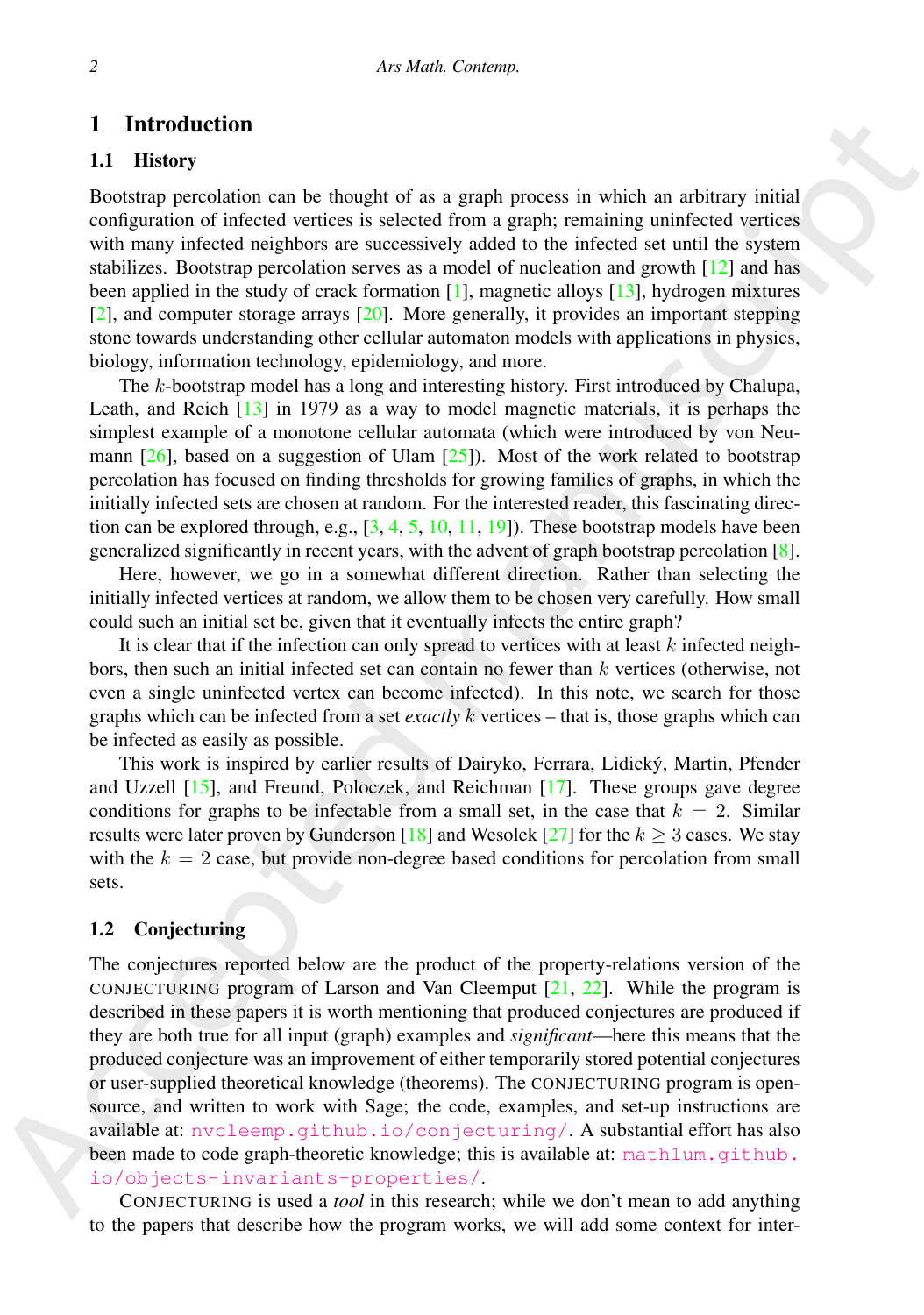stations. In this paper we investigate both with<br>Early comparison and encodeny conditions and the set of the set of the<br>set of the set of the set of the set of the set of the set of the set of<br>the set of the set of the se ested readers. In this paper we investigate both sufficient and necessary conditions for a graph to be *2-bootstrap-good*. Sufficient conditions are themselves properties, often themselves boolean functions of more basic properties. The CONJECTURING program allows the user to input any list of pre-coded properties to use as "ingredients" for these sufficient conditions. These input (or basic, or pre-coded) properties have minimum complexity—or "complexity-1". A unary boolean operator, such as negation, applied to a complexity-1 property yields a complexity-2 property. The CONJECTURING will systematically build every possible property-expression from these input properties and (built-in) boolean operators. The CONJECTURING program also allows the user to input a list of graphs. A property P will be considered to be a possible sufficient condition for a graph to be *2 bootstrap-good* if every input graph G that has property P is also *2-bootstrap-good*. A possible sufficient condition P will only be added as a (potential) *conjecture* if it is true for some input graph  $G$  which is false for every other currently stored sufficient condition conjecture.

The user of the CONJECTURING can improve the quality of the produced conjectures by adding more pre-coded properties, and by adding as input graphs any graphs that have been found to be counterexamples to previous conjectures. The CONJECTURING program simply systematizes and automates what a human mathematician already does: a human mathematician's sufficient condition condition conjectures for a graph to be *2-bootstrapgood* are necessarily properties "built" from graph properties she already knows and should be true at least for the specific graphs she has tested them on. In a precise sense, a human cannot make a "better" conjecture for a graph to be *2-bootstrap-good* than the conjectures the CONJECTURING program makes (from the same inputs). Maybe the most important feature of the program is its ability to systematically consider every property up to some complexity—no human can do this.

A last feature we will mention of the CONJECTURING program is its ability to use theorems or *theoretical knowledge*. Suppose it is known that property P is a sufficient condition for a graph to be *2-bootstrap-good*. This can be added as an input to the program: any conjectured sufficient condition property  $Q$  must be true for some input graph  $G$  which does not have property  $P$ . This feature of the program can be useful to "grow" a theory. In fact, some simple theorems may later be superseded. There is utility still in simple theorems: Dirac's Theorem, for instance, is still of interest—even though it is now implied by less-simple, more comprehensive, theorems.

## 1.3 Definitions

Here, we define precisely the  $k$ -bootstrap percolation model. Wherever possible, we use standard graph theoretic notation (see, e.g., [7]).

Let k be a natural number, G a graph, and let  $\mathcal{I} \subset V(G)$  be a set of vertices which we think of as being initially *infected*. We then grow the infected set as follows: if an uninfected vertex v has at least k neighbors which are infected, then we add it to  $\mathcal{I}$ . That is, whenever we have a vertex  $v \in V(G) \setminus \mathcal{I}$  with  $|N(v) \cap \mathcal{I}| \geq k$ , then we move v to  $\mathcal{I}$ .<sup>1</sup> Eventually, this process stabilizes – either every remaining uninfected vertex has fewer

<sup>&</sup>lt;sup>1</sup>There is some abiguity here – we have described this process as happening a single vertex at a time. That is, each vertex of the graph in sequence checks its number of infected neighbors, and becomes infected if this is large. It is more standard to think of this infection as occurring in 'rounds', where *every* vertex with lots of infected neighbors is infected simultaneously. Because the process is monotone (infected vertices never uninfect), both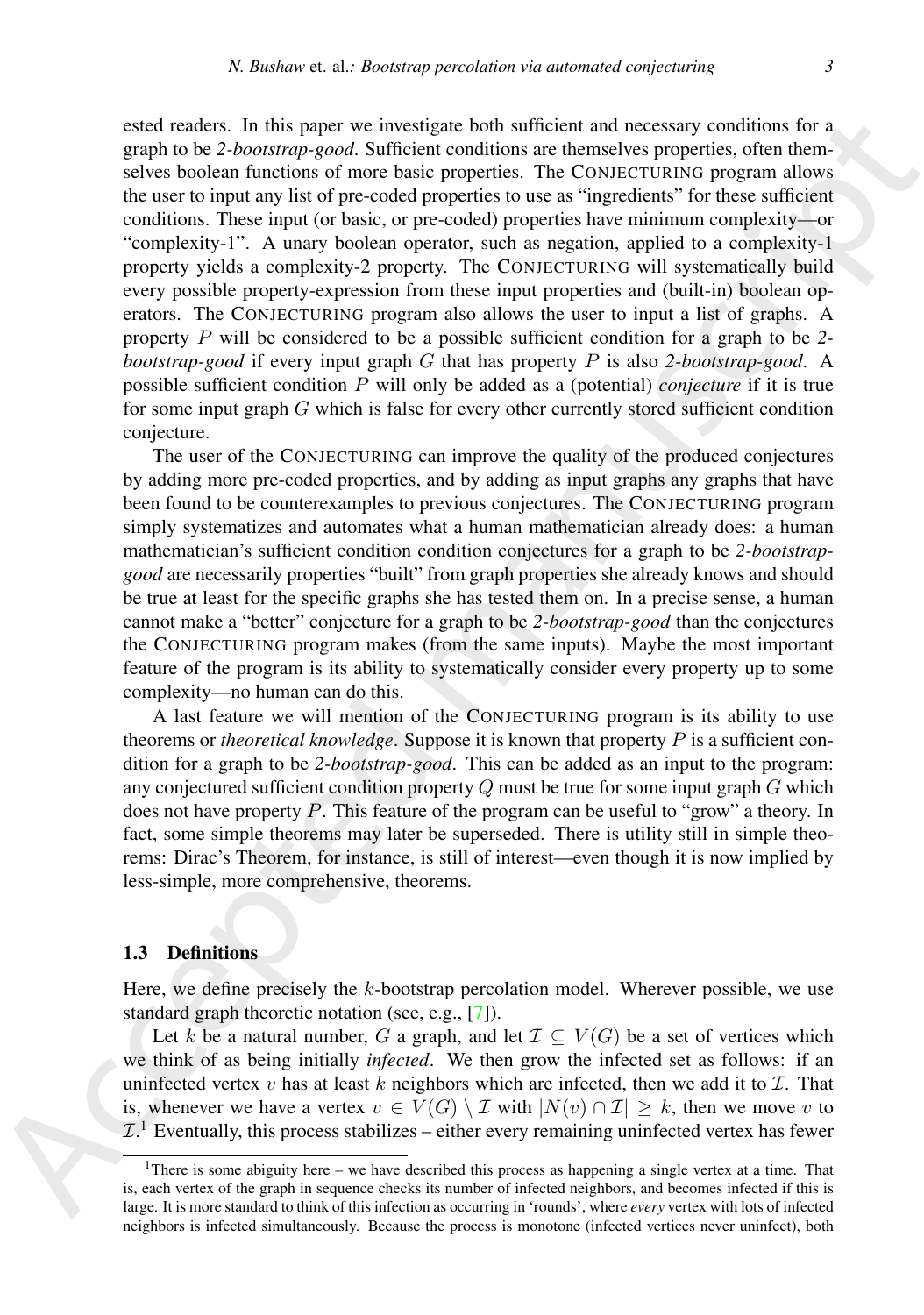than k neighbors in  $\mathcal{I}$ , or every vertex has joined  $\mathcal{I}$ . We denote this final infected set by  $\langle \mathcal{I} \rangle$ . When  $\langle \mathcal{I} \rangle = V(G)$ , we say that G k-percolates from  $\mathcal{I}$ . When G is clear from context, we will say that  $\mathcal I$  k-*percolates*; when k is also clear from context, we simply say that  $\mathcal I$ *percolates*.

For a graph with more than k vertices, any set  $\mathcal I$  which k-percolates must have  $|\mathcal I| > k$ ; otherwise, there are not enough vertices in total for *any* uninfected vertex to join  $\mathcal{I}$ . With this minimum size in mind, we call a graph k*-bootstrap-good* if there is a set of size exactly k which k-percolates<sup>2</sup>. A graph which is not k-bootstrap-good is k-bootstrap-bad.

We define  $m(G, k)$  to be the minimum size of a set  $\mathcal I$  such that  $G$  k-percolates from  $\mathcal I$ . As such, our k-bootstrap-good graphs are those which have  $m(G, k) = k$ . In the rest of this paper, we focus on finding conditions related to 2-bootstrap-good graphs<sup>3</sup>.

# 2 Lemmata (useful lemmas)

In this section, we note a few very simple results which we shall use frequently in the remainder of the paper. To be explicit, since we're only interested in graphs which might be 2-bootstrap-good, all theorems and conjectures following should be assumed to have the following extra conditions:

- 1. We focus exclusively on graphs with at least 3 vertices, since it requires two neighbors to become infected.
- 2. All graphs are connected. (The only disconnected graph which is 2-bootstrap-good is the graph with two isolated vertices)
- 3. All graphs have at most two blocks (as discussed in the following paragraph.).

Recall that a *block* in a graph G is a maximal connected subgraph with no cut vertex. We enforce the third condition above due to the following lemma.

#### Lemma 2.1. *If a graph is* 2*-bootstrap-good, then it has at most two blocks.*

than *k* neighbors in *Z*, or every ventor has ignored X. We donote this fund infected well to the *N* (*X*). We say that *Z b*-*percoducts*, two *x k* also char for measures with *n s* is the *N* (*X*) and *X k Proof.* Assume G is a connected graph with three blocks  $B_1$ ,  $B_2$ ,  $B_3$ . Since G is connected, the blocks are nontrivial (that is, the blocks are either  $K_2$  or 2-connected graph). If both infected vertices are in a single block (say  $B_1$ ), then at most one vertex vertex of  $B_2$ will be infected – the cut vertex separating  $B_1$  and  $B_2$ , if such a vertex exists. Thus  $B_2$  will not be infected, and so the set cannot percolate.

If, instead, the infected vertices are in different blocks, then either no infection will spread, or if the two vertices are adjacent to a common cut vertex, they will infect first only that common cut vertex. This can then spread to the two blocks, but as before it will not move to the remaining block (since it cannot spread beyond the cut vertex).

As a consequence of this, we note that in particular if G contains a cut edge between two bad subgraphs, then  $G$  is itself 2-bootstrap-bad.

versions reach the same final percolating set. We won't be concerned with things like the *time to percolate*, which is itself a fascinating area of research, and so we shall use either the 'vertex-by-vertex' or 'rounds' perspective as we see fit.

<sup>2</sup> It is worth noting here that we only require the existence of a single small percolating set – not that *every* set of k vertices percolates.

<sup>&</sup>lt;sup>3</sup>Thus wherever it is not stated, the reader should assume that we are discussing 2-bootstrap percolation and that a graph declared 'good' is in fact '2-bootstrap-good'.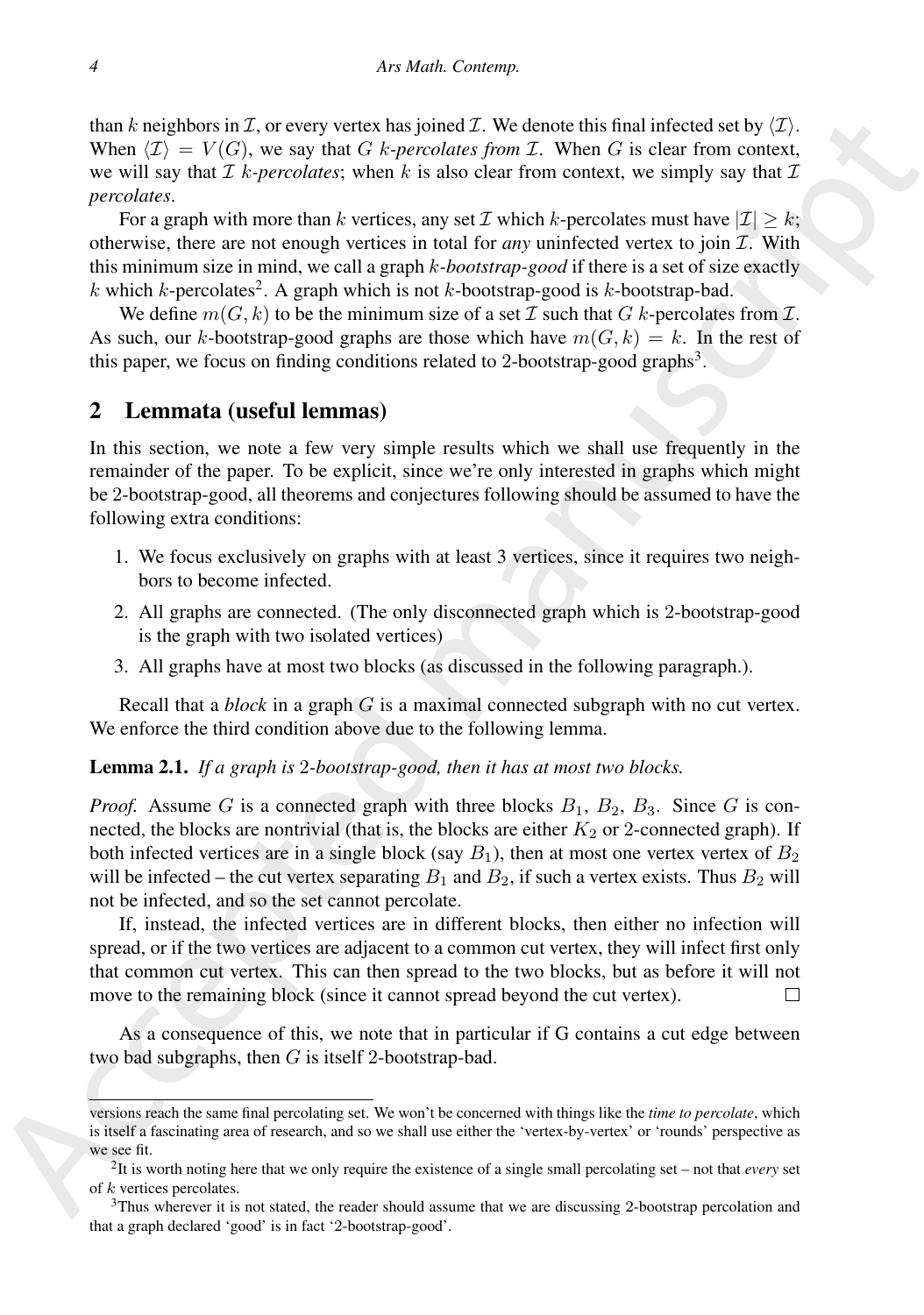We shall frequently make use the following two lemmas, which help us to decompose graphs which are k-bootstrap-good.

Lemma 2.2. *If* G *is* k*-bootstrap-good and* H *is formed by adding a vertex* v *with at least* k *neighbors inside* G*, then* H *is also good.*

By infecting the initial percolating set  $\mathcal I$  of size k in  $G$ , all of  $G$  will become infected, including (at least) k neighbors of v, and so v will also become infected. And so, our initial set  $\mathcal I$  inside  $G$  actually percolates to all of  $H$ .

<span id="page-4-0"></span>Lemma 2.3. *If* G *is an* n *vertex graph which is* k*-bootstrap-good, then it can be constructed from an* n−1 *vertex* k*-bootstrap-good graph* G′ *and adding a new vertex adjacent to at least* k *vertices of* G′ *.*

This is immediate – consider a minimum size infecting set, and let  $v$  be the very last vertex which becomes infected.

To be explicit, as we are only interested in graphs which might be 2-bootstrap-good, in order to avoid very long theorem statements, we really wish all of our theorems to have the following additional conditions:

- 1. As we stated in the introduction, we focus exclusively on graphs with at least 3 vertices.
- 2. All graphs are connected. (The only disconnected graph which is 2-bootstrap-good is the graph with two isolated vertices)
- 3. All graphs have at most two blocks (as discussed in the Lemmata).

We collect together this set of 'potentially bootstrap good' graphs in the definition below. This will allow us to simplify our theorems tremendously; rather than, e.g., "every connected chordal graph with at least three vertices and at most two blocks is 2-bootstrapgood", we can simply say "A graph in  $\overline{G}$  which is chordal is 2-bootstrap-good".

**Definition 2.4.** We let  $\mathcal G$  denote the set of all connected graphs of order at least three which have at most two blocks. We emphasize that the all large graphs which are 2-bootstrap-good are in G.

## 2.1 Which graphs are bad?

We shall frequently make use the following two lemmas, which help as to decompose.<br> **Lemma 2.**  $L_f$  (*I* is bototrapy-good.<br> **Lemma 2.**  $\mu$  is bototrapy-good.<br> **Lemma 2.**  $\mu$  is bototrapy-good.<br> **Lemma 2.**  $\mu$  is botot In this section, we collect some easy properties of 2-bootstrap-bad graphs. While none of these results are new (and several seem to be folklore), we give their very short proofs here for completeness. The first two of these rely on the simple observation that pendant vertices must be initially infected in any percolating set.

## Proposition 2.5. *A graph with at least two leaves with distinct parents is* 2*-bootstrap-bad.*

Again, this is straightforward – leaves can never become infected if they are not initially infected; thus any leaves must be initially infected. So, both leaves must be initially infected, and since these have distinct parents the infection does not spread.

# Proposition 2.6. *Any graph with at least three leaves is* 2*-bootstrap-bad.*

As above, leaves must be initially infected, and there are simply too many to infect.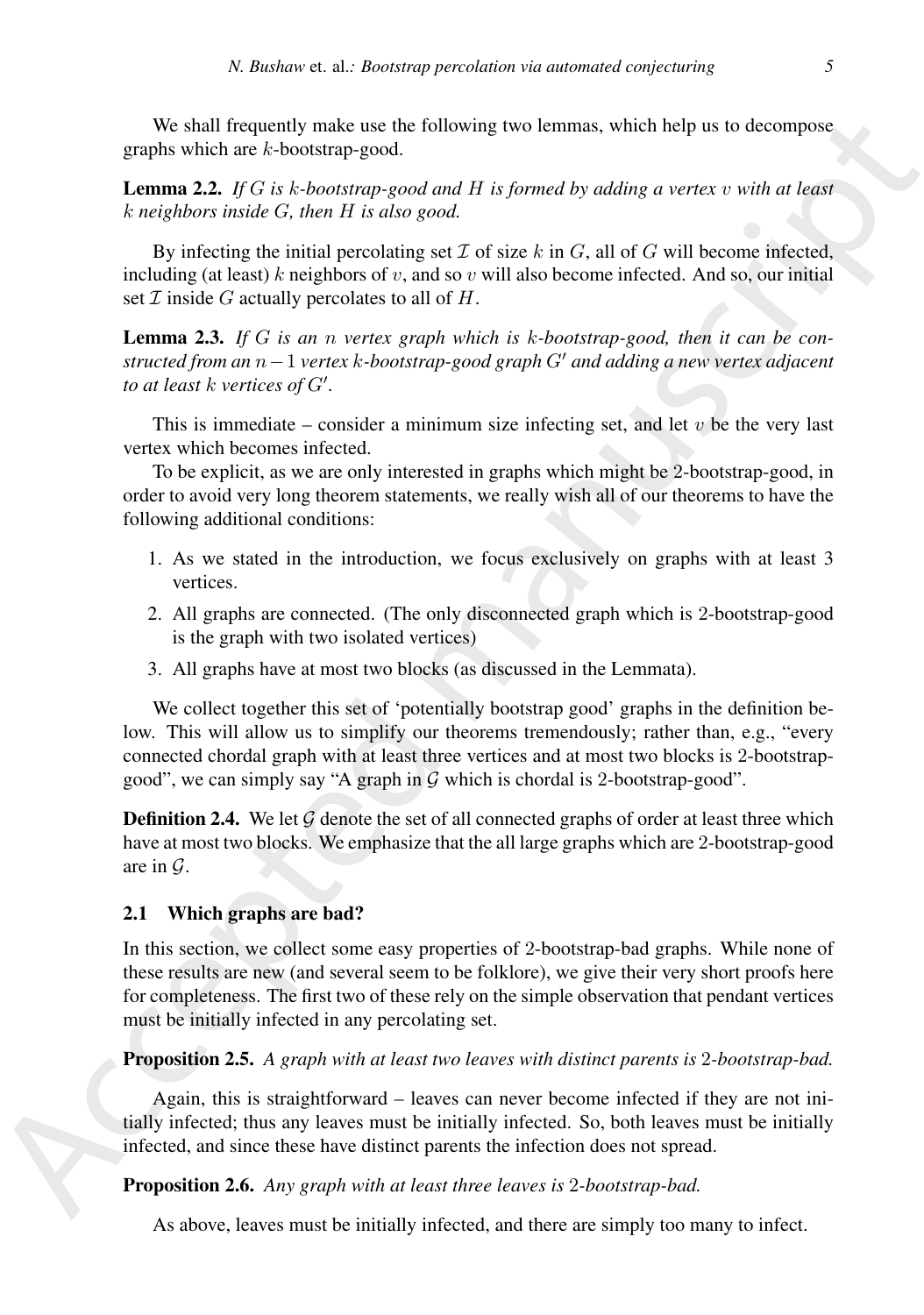## **Proposition 2.7.** *The path graph*  $P_k$  *of order*  $k \geq 4$  *is* 2*-bootstrap-bad.*

Initially infected vertices x and  $\gamma$  are either adjacent (and no spread happens), or not (in which case they infect exactly the vertex in between them if  $d(x, y) = 2$  and no vertices otherwise).

## **Proposition 2.8.** *The cycle*  $C_k$  *of order*  $k \geq 4$  *is 2-bootstrap-bad.*

Consider a cycle  $x_1x_2...x_k$ , with initially infected vertices  $x_i, x_j$  with  $i < j$ . If  $j - i \in {1, 3, 4, \ldots, k - 1}$ , then no new vertices are infected; otherwise,  $x_{i+1}$  is infected and the spread stops.

For the next results, we denote by  $\overline{d}(G)$  the average degree of G, we denote the maximum average degree by  $mad(G) := \max_{G' \subseteq G} \overline{d}(G')$ ; this is a well known graph parameter arising in chromatic theory. We will prove the following using a simple counting technique due to Riedl (who also uses *wasted* and *used* edges similar to our *usable edges* above) [23].

**Theorem 2.9.** Let  $\varepsilon > 0$ . Then there is some  $N = N(\varepsilon)$  such that every graph with  $mad(G) < 4 - \varepsilon$  and  $|G| > N$  is 2*-bootstrap-bad.* 

It is worth noting that this theorem is sharp, as is seen by the square of the cycle  $C_n^2$  for each n; such graphs have  $mad(G) = 4$  and are 2-bootstrap-good for each n. In fact, we will prove the corresponding result for the more general  $k$ -bootstrap model; this is again shown to be sharp by the  $k^{th}$  power of the cycle.

**Theorem 2.10.** Let  $\varepsilon > 0$ . Then there is some  $N = N(\varepsilon)$  such that every graph with  $mad(G) < 2k - \varepsilon$  and  $|G| > N$  is k-bootstrap-bad.

**Proposition 2.7.** The *yreli*  $h_{X}$  of ords  $h_{Y} > 4 \times 2$ -bounds-phone  $h_{Y} > 4$  and the proposition 2.1. The galaxy of  $h_{Y}$  of  $h_{Y}$  ords  $h_{Y}$  ords  $h_{Y}$  and  $h_{Y}$  can be verificated with the verific except that *Proof.* Assume G is k-bootstrap-good, with vertices infected one at a time; let  $H_t$  be the graph induced by those vertices which are infected within the first  $t$  steps. Then since we initially infected k vertices, followed by one vertex at each time step, we have  $|H_t| = t + k$ . Further, each vertex was infected because it had at least  $k$  edges to the preceding infected vertices and so  $||H_t|| \geq kt$ . Thus  $\overline{d}(G) \geq \frac{kt}{t+k}$ , and for t sufficiently large this is larger than  $2k - \varepsilon$ ; this contradicts the maximum average degree condition.

#### 2.2 What is required to be good?

As is common in such problems, we provide only a few necessary conditions for a graph to be 2-bootstrap-good. The first of these is immediate from Lemma 2.3.

**Proposition 2.11.** *If* G *is good, then*  $||G|| \ge 2(|G| - 2)$ *.* 

The next result will be of considerable use to us later. Recall that the girth of a graph is the minimum of the cycle lengths present.

#### Proposition 2.12. *If* G *is* 2*-bootstrap-good and not* P3*, then it has girth less than five.*

*Proof.* Consider two initially infected vertices u and v which percolate. Since we're assuming our graphs have at least 3 vertices, there is some vertex  $w$  which is becomes infected next – it is adjacent to both u and v. If  $uv \in E(G)$ , then we already have a triangle. Otherwise, if G is not  $K_{1,2}$ , then there is a fourth vertex which becomes infected; say x. Then x must be adjacent to two of  $\{u, v, w\}$  – if it is adjacent to both v, w, we form a triangle; if it is adjacent to  $u, w$  or  $u, v$  we form a  $C_4$ .

Note that this result shows that the Petersen graph is not 2-bootstrap-good.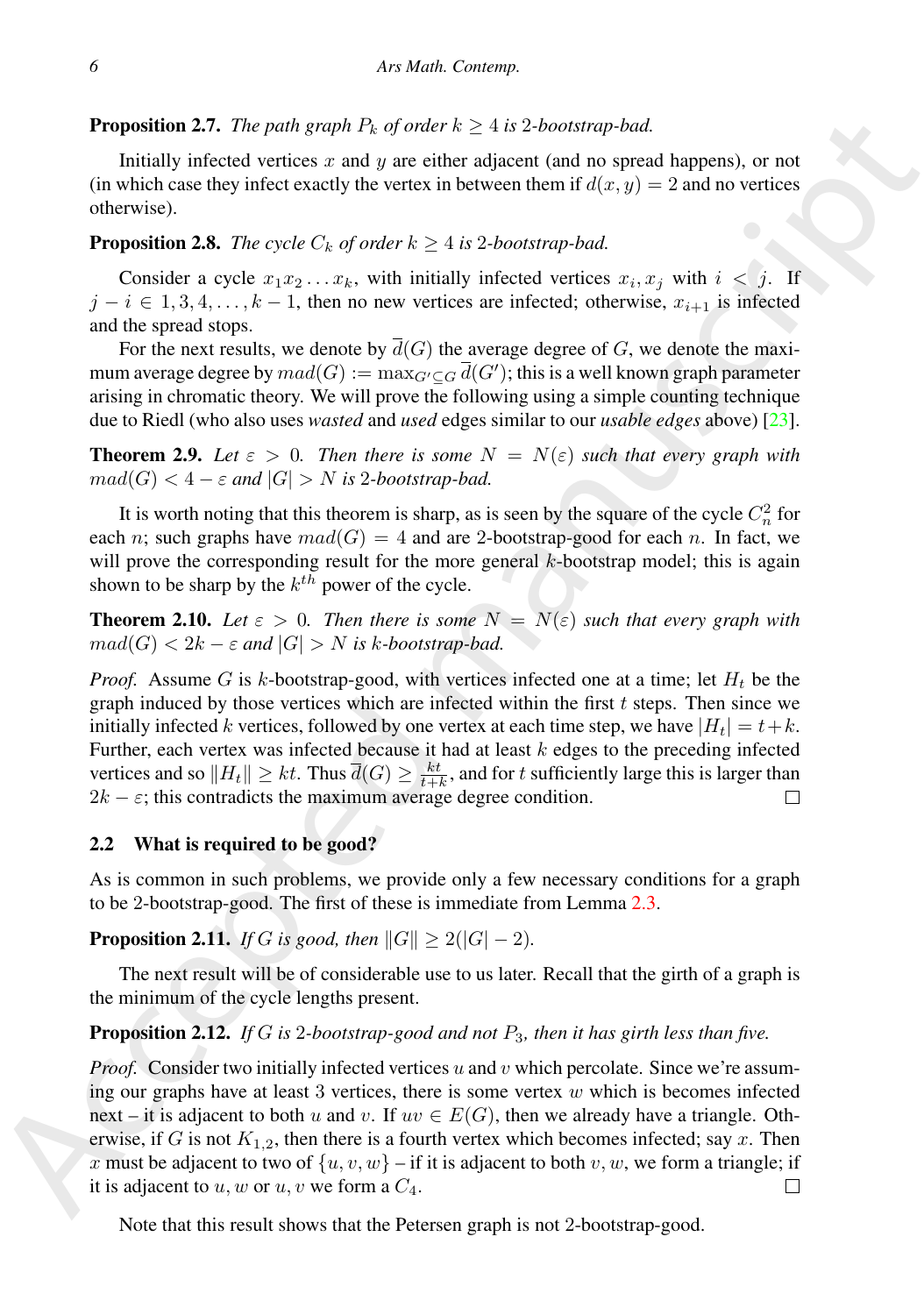#### 2.3 What will guarantee goodness?

In this section, we provide a number of theorems giving sufficient conditions for a graph to be 2-bootstrap-good. The first of these require little to prove; however, they were the first conjectures provided by the CONJECTURING program, so we record them here for completeness.

#### Proposition 2.13. *Complete graphs are* 2*-bootstrap-good.*

Proposition 2.14. *Complete bipartite graphs are* 2*-bootstrap-good.*

*Proof.* Since  $|G| > 2$ , one of the bipartition classes class has at least two vertices; assume that G has bipartition  $(X, Y)$  with  $|X| > 1$ . Initially infect two vertices of X. Since the graph is complete bipartite, every vertex of  $Y$  is infected immediately. Then, the remaining vertices of X become infected in the next step.

Indeed, this remains true for the similar class of split graphs – those graphs whose vertex set can be partitioned into a clique and an independent set.

#### Theorem 2.15. *If* G *is a split graph with at most two blocks, then* G *is* 2*-bootstrap-good.*

23 What will guarantee goodness?<br>
The histography and the stockers giving sufficient conditions for a graph<br>
In this excitography and The first of these capital tiftels on power however, they were the<br>
In the conjectures *Proof.* First, notice that if the complete side has only one vertex, then the graph is a star (and thus either  $K_2$  or  $K_{1,2}$ , since it has at most two blocks, and thus good.) The graph can have at most one pendant,  $v$ , which must lie in the independent set. Choosing  $v$  and any vertex of the complete graph which is not the parent of  $v$  will infect the entire graph, since the complete graph will become immediately infected and each non-pendant in the independent set must be adjacent to at least two vertices of the complete graph. If there is no pendant, then infecting any two vertices of the complete graph will suffice.

The above classes of graphs percolate very quickly (in at most 3 steps). Next, we see a class of graphs which percolates, but not necessarily in a fixed number of steps. Recall that a graph is *locally connected* if the open neighborhood of every vertex is a connected graph.

#### **Theorem 2.16.** *If a graph*  $G \in \mathcal{G}$  *is locally connected, then it is 2-bootstrap-good.*

*Proof.* First, note that a locally connected graph has no pendants – otherwise, the neighborhood of the pendant vertex's parent contains an isolated vertex. Hence let  $G$  be a locallyconnected graph, v be any vertex and w be any neighbor of v. We initially infect  $\{v, w\}$ . Recall that  $\langle \{v, w\} \rangle$  is then the set of vertices eventually infected from  $\{v, w\}$ .

As the (open) neighborhood  $N(v)$  is connected there is a path  $w = x_1...x_k = u$  from w to any other vertex u in the graph  $H = G[N(v)]$  induced by  $N(v)$ . Note that each vertex  $x_i$ in this path is necessarily a neighbor of v. Since v and w are infected and  $x_2$  is a neighbor of both,  $x_2$  is also infected. Similarly  $x_3, ..., x_k = u$  must all be infected. So  $N(v)$  is a subset of  $\langle \{v, w\} \rangle$ . By a symmetric argument  $N(w)$  is also a subset of  $\langle \{v, w\} \rangle$ .

Suppose  $\langle \{v, w\} \rangle$  does not equal V. Let x be any vertex in  $V \setminus \langle \{v, w\} \rangle$  that is adjacent to some vertex  $y \in \langle \{v, w\} \rangle$ . Since  $y \in \langle \{v, w\} \rangle$  and our graph is connected, there must also be a neighbor z of y in  $\langle \{v, w\} \rangle$ . By the reasoning above it follows that  $N(y)$  must be a subset of  $\langle \{v, w\} \rangle$ . But then x must be in  $\langle \{v, w\} \rangle$ .

It is worth noting that the above proof in fact shows that if  $G$  is locally connected and pendant-free, then G 2-percolates from *any* set of two adjacent vertices.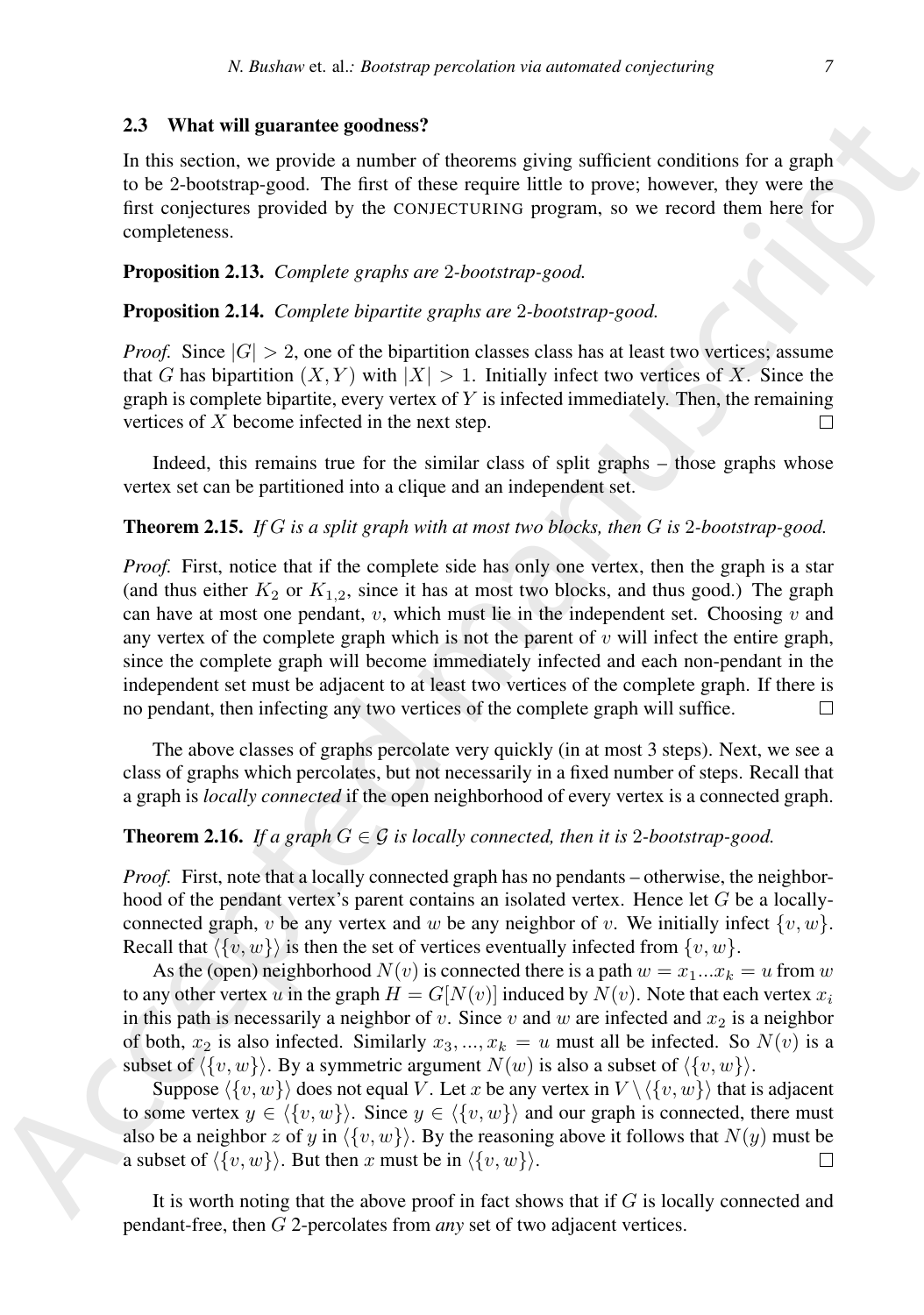The CONJECTURING program made several conjectures of the form that a known sufficient condition for graph Hamiltonicity is a sufficient condition for 2-bootstrap-goodness. It is a well-known result that Dirac graphs are Hamiltonian; indeed Freund, Poloczek, and Reichmann [16] proved that they are also 2-bootstrap-good. As we will use similar techniques later, we provide a short proof here.

#### Theorem 2.17. *If a graph in* G *is Dirac then it is* 2*-bootstrap-good.*

*Proof.* It is easy to check that graphs with order three with the Dirac property are 2bootstrap-good. Assume that Dirac graphs with fewer than  $n$  vertices are 2-bootstrap-good. Let G be a Dirac graph with n vertices; so every vertex in G has degree at least  $\frac{n}{2}$ .

Let  $H$  be a 2-bootstrap-good subgraph of  $H$  with a maximum number of vertices. Note that no vertex in  $V \setminus H$  has more than one neighbor in H, otherwise H would not be a maximum 2-bootstrap-good subgraph of G. So every vertex in  $V \setminus H$  has at least  $\frac{n}{2} - 1$ neighbors in  $V \setminus H$ . So  $V \setminus H$  induces a Dirac subgraph of G. By our inductive assumption the graph  $G[V \setminus H]$  is 2-bootstrap-good. Since every vertex in  $G[V \setminus H]$  has degree at least  $\frac{n}{2} - 1$  and the order of  $G[V \setminus H]$  is no more than the order of h, it follows that both H and  $\bar{V} \setminus H$  have order  $\frac{n}{2}$ .

So G has the structure of two complete order  $\frac{n}{2}$  complete sugraphs with a matching from H to  $V \setminus H$ . Let v be a vertex in H, v' be the vertex it is matched to in  $V \setminus H$  and w be any other vertex in  $V \setminus H$ . It is easy to see that  $\{v, w\}$  percolates G and thus G is 2-bootstrap-good.

As a consequence, we obtain the following easy corollary.

#### Corollary 2.18. *If a graph in* G *is* 2*-bootstrap-good then it is either not cubic or it is Dirac.*

The construction of paramolads second conjectures of the form that known suffi-<br>fraction case (see the form of the form of the form of the form of the state.<br>This average manuscript product that the state is a sufficient *Proof.* A graph which is both Dirac and cubic has order at most six (and no cubic graph has order seven). Hence it suffices to prove that if  $G$  is cubic with at least eight vertices, then it is not 2-bootstrap-good. We'll call an edge 'usable' at any particular step in the infection process if it has one infected endpoint and one uninfected endpoint. If an infected graph has less than two usable edges, then the infection cannot spread any further. Consider an initial set of two infected vertices in G. There are at most six usable edges leaving this set, since  $G$  is cubic. Any new infected vertex will make two edges unusable, and add at most one usable edges; thus the total number of usable edges drops by at least one with each newly infected vertex. Hence, the final number of infected vertices can be at most five, since at this point there will be at most one usable edge remaining.

A graph with order n is *Ore* if every pair of non-adjacent vertices have degree sum at least n: being Ore is also a sufficient condition for being Hamiltonian. The CONJECTURING program also conjectured that Ore graphs are 2-bootstrap-good – this is strictly weaker than the result proven in [15], who prove that in fact degree sum at least  $n - 2$  is enough.

Recall that a graph is *chordal* if it has no induced cycle of length longer than three. In order to prove that all chordal graphs are 2-bootstrap-good, we will need the following lemma.

<span id="page-7-0"></span>**Lemma 2.19.** *Let*  $G \in \mathcal{G}$  *be a* 2-connected chordal graph and  $S \subsetneq V(G)$  such that  $|S| \geq 2$ *and*  $G[S]$  *is connected. Then there is some*  $x \in V(G) \setminus S$  *such that* x *is adjacent to at least two vertices*  $v, w \in S$ .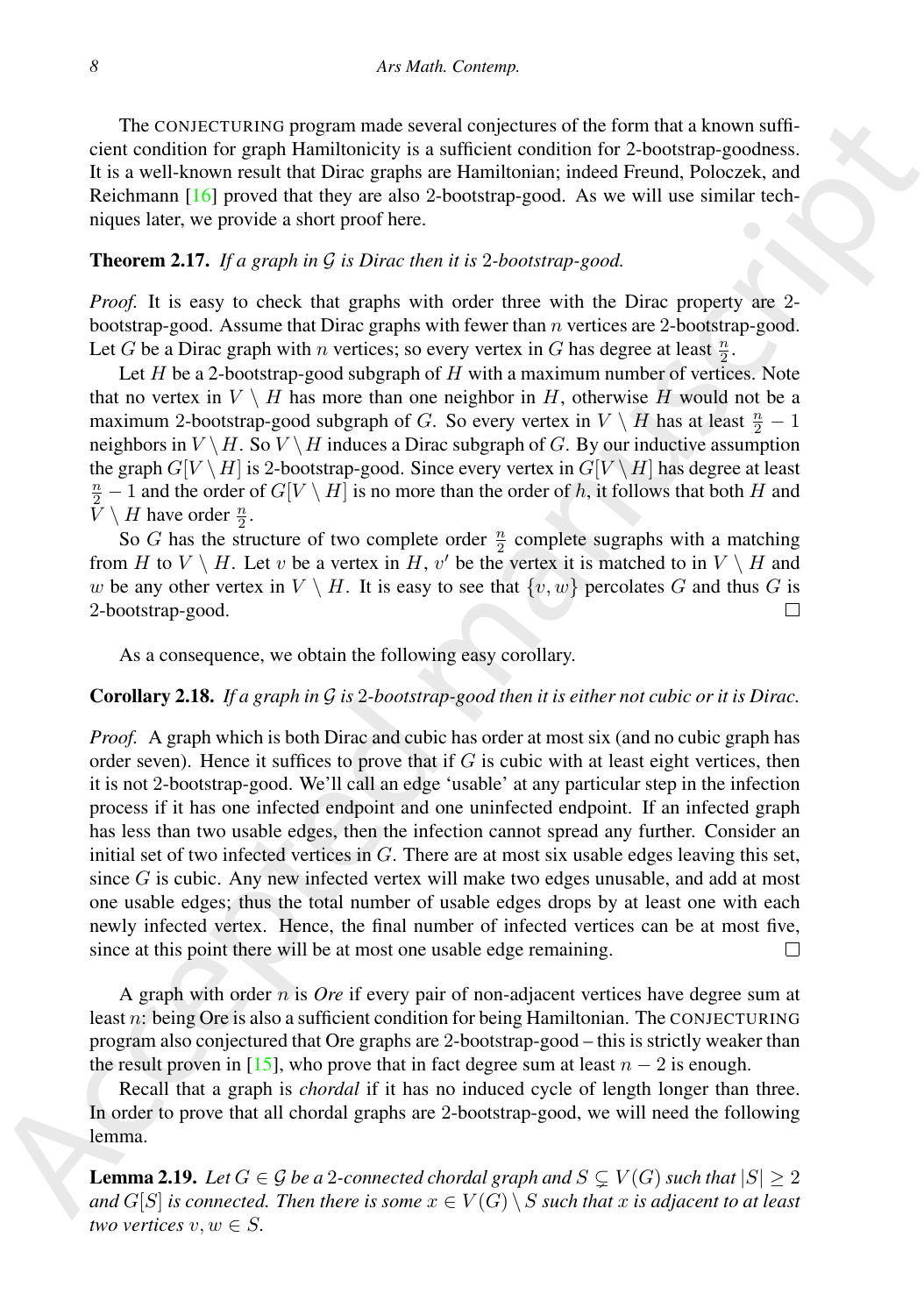*Proof.* Consider building an auxiliary graph  $G'$  by adding a new vertex y adjacent to everything in S. By its construction, G' is 2-connected. Pick  $x \in V \setminus S$  to minimize the total length of two internally disjoint paths from x to p; call these paths  $P_1 = xv_1 \dots v_n y_n$ and  $P_2 = xw_1 \ldots w_my$ . By minimality, both  $v_n$  and  $w_m$  are both in S. Since  $G[S]$  is connected, there is a path from  $v_n$  to  $w_m$  in S; let  $P = v_n p_1 \dots p_k w_m$  be a minimum length such path. By taking the union of  $P_1v_n$ ,  $P_2v_m$  and P, we find a cycle, which by minimality must be induced. But since  $G$  is chordal, this means the cycle is a triangle, and it means that  $x$  is the vertex we wanted.

From this lemma, we easily deduce that all chordal graphs are 2-bootstrap-good.

## <span id="page-8-0"></span>**Theorem 2.20.** *If*  $G \in \mathcal{G}$  *is chordal, then it is 2-bootstrap-good.*

*Proof.* If G contains a single block, infect any two adjacent vertices. Otherwise, infect one vertex of each block (both of which are adjacent to the cut vertex). Thus in each block we have two infected adjacent vertices, and so by repeatedly applying Lemma 2.19 we infect a new vertex as long as there is some uninfected vertex.

In fact, something somewhat stronger is true – every chordal graph is a *strangulated graph*; this somewhat less common class of graphs consists of those graphs in which deleting the edges of any induced cycle of length greater than three would disconnect the remaining graph.

## **Theorem 2.21.** *If*  $G \in \mathcal{G}$  *is a strangulated graph, then it is 2-bootstrap-good.*

*Proof.* A strangulated graph can be constructed from chordal graphs and maximal planar graphs by gluing along cliques  $[24]$ . If such a graph is a block, then all the gluings occur along cliques of size at least two. We argue that any two adjacent vertices will infect the graph since both chordal graphs and maximal planar graphs can be infected from any initial adjacent pair (this is argued above for chordal graphs).

*Proof.* Growi[d](#page-13-6)s tholiding an auxiliary graph of by the disting a new vector,  $\sqrt{s}$  is a constraining, of by a computed matrix the set of  $N_1 = n_1 \ldots n_n$ ,  $n_2 = 1$ ,  $n_3 = 2$ ,  $n_4 = 2$ ,  $n_5 = 2$ ,  $n_6 = 2$ ,  $n_7 = 2$ ,  $n_8 =$ Indeed, let  $H$  be a maximal 2-bootstrap-good subgraph of a maximal planar graph  $G$ (such maximal planar graphs are well known to be triangulations). If  $H \neq G$ , then there must be some vertex  $v \in G - H$  with a neighbor  $w \in H \cap N(v)$ . We orient the vertices around w clockwise as  $x_1, x_2, \ldots, x_k$ . Note that  $v = x_i$  for some  $i \in [k]$ , and there is at least one  $x_j$  from H (possibly with  $i = j$ ). Hence at some point there must be a pair  $x_{\ell}, x_{\ell+1}$  (we think cyclically, allowing  $x_k, x_1$ ) with exactly of the pair in H and the other in  $G - H$ . But then  $\{w, x_{\ell}, x_{\ell+1}\}\$ lie on a common face, which must be a triangle. As such, any infection which percolates on H also spreads to all of  $w, x_{\ell}, x_{\ell+1}$  contradicting maximality. Thus it must be that  $H = G$ , and so each triangulation can be percolated from any adjacent pair. Note that if a strangulated graph has two blocks, then there it has only one gluing that is along a single vertex; infecting a single neighbor from each adjacent block will infect the entire graph via the infection processes described above inside each block.

A different superclass of chordal graphs is that of *dually chordal graphs* (so named because they are the clique graphs of chordal graphs, and thus dual in nature to chordal graphs). An alternate characterization is that a graph is dually chordal if and only if the hypergraph of its maximal cliques is the *dual* is a hypertree [9](we give a more technical version of this somewhat non-standard term inside the proof). These graphs, like chordal graphs, are always 2-bootstrap-good.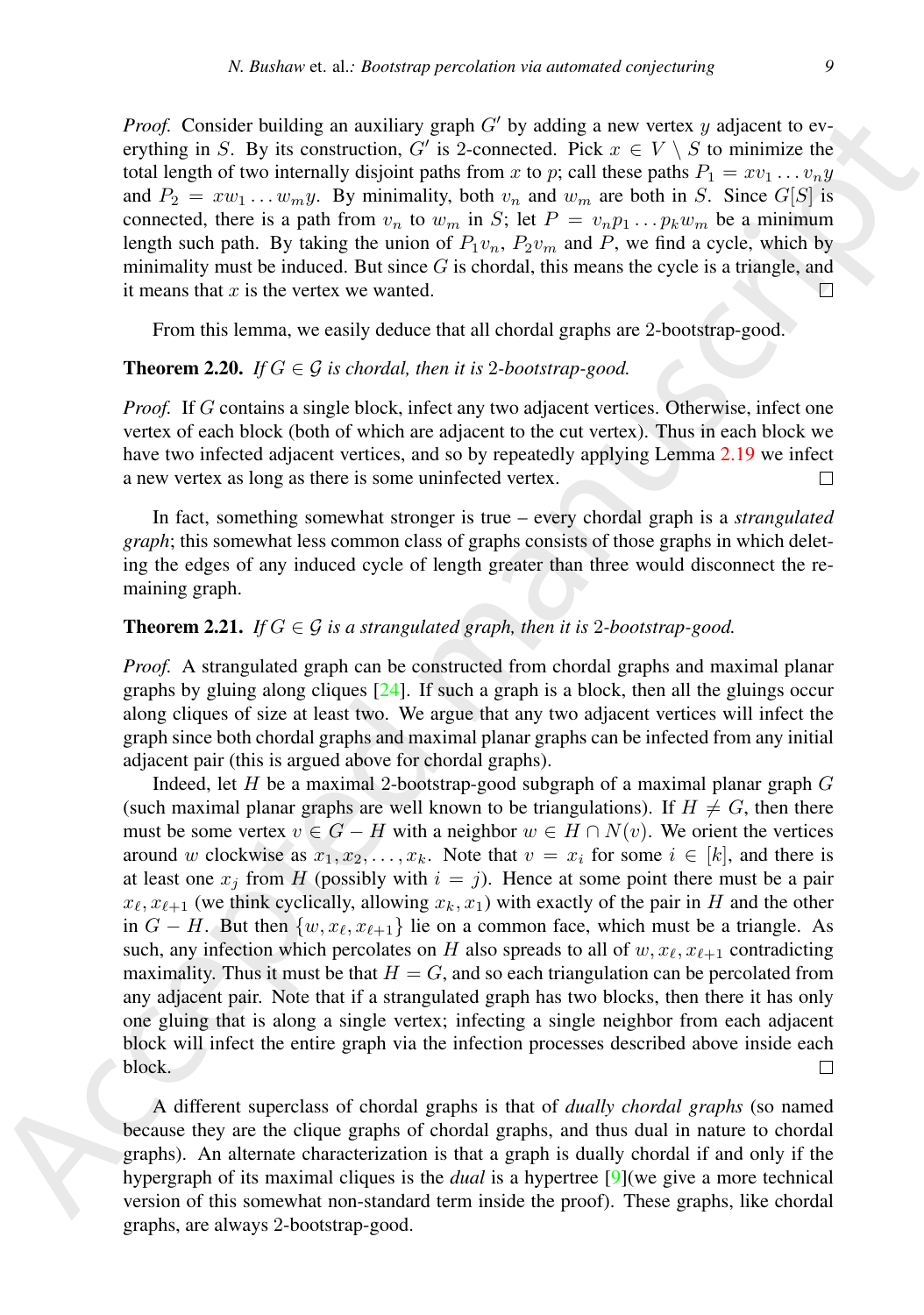# **Theorem 2.22.** *If*  $G \in \mathcal{G}$  *is dually chordal, then it is 2-bootstrap-good.*

*Proof.* We first make use of an alternate characterization. If a graph is dually chordal if the auxiliary hypergraph formed with  $V(H) = V(G)$  and  $E(H) = \{X : G[X]$  is a maximal clique is a hypertree (that is, it is connected and has no cycles). If  $G$  contains a single block, then each pair of cliques intersects in at least two vertices; thus infecting any adjacent vertices will infect the entire block (as it percolates through the cliques of the instersection hypertree). For a graph with two blocks, we once again infect a single vertex of each block, with both adjacent to the cut vertex.

Next, recall that a graph is called a *cograph* (short for complement reducible) when it contains no induced copy of the path  $P_4$ . The CONJECTURING program conjectured that such graphs are 2-bootstrap-good.

## **Theorem 2.23.** *If*  $G \in \mathcal{G}$  *is a cograph, then it is 2-bootstrap-good.*

Theorem 3.2.2.  $f/G = G$  in doubly choroid, then it is 2-boostrony good,<br>
The particular in the case of a maximum is channel at the case of the state of the state of the state of the state of the state of the state of the st *Proof.* Cographs can be constructed by taking disjoint unions and joins of cographs, starting from single vertices [14]. We proceed by strong induction on order of our cograph; the base cases are trivial. Consider next a cograph which is a single block. Since  $G \in \mathcal{G}$ , we know that G is connected and thus it arises from taking the join of two cographs  $G_1$  and  $G_2$ . Consider infecting two vertices from  $G_1$ ; this will infect all of  $G_2$  in the next step, and these will infect the remainder of  $G_2$  in the second step. Note that this shows something slightly stronger – we can infect any two vertices in either part of their block. Therefore, if G is constructed from two blocks  $G_1$  and  $G_2$  sharing a cut-vertex, and each  $G_i$  was constructed by taking the join of  $H_{i,1}$  and  $H_{i,2}$  with at least two vertices each, then we simply select a vertex in  $H_{1,k}$  and  $H_{2,j}$  which are adjacent to the cut vertex; this will infect the cut vertex, and then spread to the blocks by the preceding argument.

# 3 Which Kneser graphs are good?

Finally, we make a somewhat different attack; rather than proving a general condition is sufficient, we explore a particular class of graphs and characterize those which are good. In particular, recall that the *Kneser graph*  $KG_s^{(t)}$  is a graph whose vertices are the t element subsets of [s], with two vertices adjacent when their corresponding subsets are disjoint. Trivially, this graph is an independent set whenever  $s < 2t$ . But when is it 2-bootstrapgood?

 $KG_1^{(1)}$  and  $KG_2^{(1)}$  are both trivially 2-bootstrap-good, and these are the only interesting Kneser graphs with  $s \le 2$ . Further, we note that for  $k \ge 2$ , the graph  $KG_{2t}^{(t)}$  is a collection of disjoint edges; this is clearly not 2-bootstrap-good, so we may assume that  $s \geq 2t + 1$ . All remaining possibilities are covered by the following theorem.

<span id="page-9-0"></span>**Theorem 3.1.** Assume  $s \geq 3$ . A Kneser graph  $KG_s^{(t)} \in \mathcal{G}$  is 2-bootstrap-good if and only  $if s \ge \min\{3t, 2t + 3\}.$ 

*Proof of* Theorem 3.1. Necessity: Assume that  $s < 3t$ , that  $s \leq 2t + 2$ , and let v, w be vertices of  $KG_s^{(t)}$  (that is, v and w are size t subsets of [s]) with which our infection begins. Note that since v and w are t element sets, we have  $|v \cap w| \in [0, t-1]$ . Let  $A := v \cup w \subseteq [s]$ , and let  $B := [s] \setminus A$ . Note that if a vertex x is adjacent to both v and w (that is, x can be infected by  $\{v, w\}$ , then x must be disjoint from A – and thus  $x \subseteq B$ .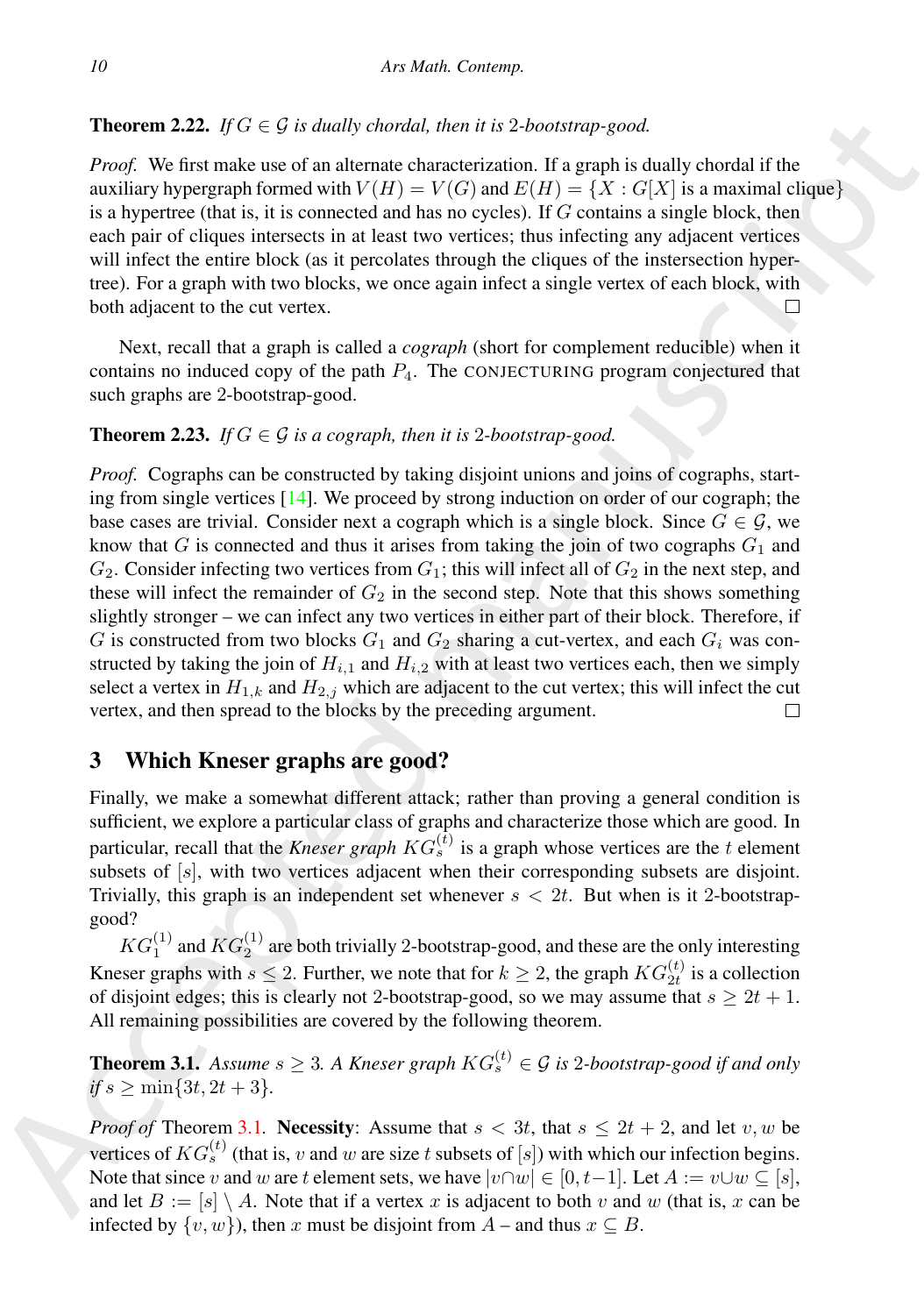Since  $2 \le 3$ , or have at least time verifies in  $K(G_1^2)$ , and so if  $|G| < 4$ , then there are not continue the probability of the state of the state of the state of the state of the state of the state of the state of t Since  $s \geq 3$ , we have at least three vertices in  $KG_s^{(t)}$ , and so if  $|B| < t$ , then there are no vertices disjoint from |A| and so v and w cannot infect any vertices. So, if our infection is to percolate we must choose v and w in order to guarantee  $|B| > t$ , and so  $|A| = s - |B| \le t + 2$ . Now we need only consider two cases – either  $|A| = t + 1$  (and so v and w share  $t - 1$  common elements) or  $|A| = t + 2$  (and so v, w share  $t - 2$  common elements). Most of our work will lie in proving the first case; the second will fall shortly after.

Assume  $|A| = t + 1$ ; then  $|B| = t$  or  $|B| = t + 1$ . If  $|B| = t$ , then there is only a single vertex x, which will become infected by v and w. Since  $s < 3t$ , there are no vertices adjacent to both x and v or to both x and w. Thus the infection stops at precisely three vertices, and since  $\binom{s}{t} \geq 4$  for all s, t satisfying our conditions, this is not the entire graph.

If  $|B| = t + 1$ , then similarly v and w can infect  $t + 1$  new vertices. At the next stage, any two of these vertices will infect all vertices disjoint from  $B$  – these are precisely  $X = \{y : |y| = t \text{ and } y \subseteq A\}$ . In these last two steps, we've built a complete bipartite infected  $K_{t+1,t+1}$ . We will show that the infection can spread no further.

Let X be as above, and let Y be the corresponding vertices from B. Since  $s < 3t$ , there is again no vertex adjacent to both a vertex from  $X$  and a vertex from  $Y$ . Further, any two vertices  $a, b \in X$  (or both in Y) contain  $t - 1$  common elements, so between them they both contain all  $t + 1$  elements of A (or of B). Then, the only vertices adjacent to both  $a, b$  are those vertices in the other half of our bipartite graph – which are already infected. Again, the infection process must stop. Since vertices with some elements from A and some elements from  $B$  are not yet infected, the initial set has not percolated.

Finally, assume  $|A| = t + 2$ . Then,  $|B| = t$  and there is only one vertex infected by  $v$  and  $w$ . As above, the infection cannot spread any further, and since there are more than three vertices in  $KG_s^{(t)}$  we cannot infect the whole graph.

**Sufficiency:** Suppose we have  $s \geq 3$ , along with  $s \geq 3t$  or  $s \geq 2t + 3$ . We note that there are only two Kneser graphs for which  $s \geq 3t$  but  $s < 2t + 3$  – these are  $KG_3^{(1)}$ and  $KG_6^{(2)}$ . Since  $KG_3^{(1)} \cong K_3$ , this is trivially 2-bootstrap-good. Further, one can easily check that  $\{\{1,2\},\{2,3\}\}\$  percolates in  $KG_6^{(2)}$  (as does any other pair of vertices sharing a common element). For all other values of our parameters, we may assume  $s \geq 2t + 3$ (since  $s \geq 3t$  will guarantee this).

As in  $KG_6^{(2)}$  we choose two vertices v and w with  $|v \cap w| = t - 1$ . Then, letting  $A := v \cup w \subseteq [s]$  and  $B := [s] \setminus A$  as before, we have  $|A| = t + 1$  and  $|B| \ge t + 2$ . Now, we partition the vertices x of  $KG_s^{(t)}$  according to the size of  $|A \cap x|$ , noting that  $|B \cap x| = t - |A \cap x|$ . We denote these sets  $A_0, A_1, \ldots, A_t$ , where  $|A_i| = i$ .

Initially, we infect vertices  $v$  and  $w$ . In the second round,  $v$  and  $w$  infect all vertices disjoint from A; that is, all those vertices in  $A_0$ . These vertices in  $A_0$  then infect all those vertices in  $A_t$  (which are disjoint from B). Since  $|B| \ge t + 2$ , we can choose two vertices  $b_1$  and  $b_2$  in  $A_0$  which overlap which share  $t - 1$  elements, so that  $|b_1 \cup b_2| = t + 1$ . Then, there will be at least one element of  $y \in B \setminus (b_1 \cup b_2)$ , so  $b_1$  and  $b_2$  can infect the vertices in  $A_{t-1}$ . Finally, we show that our infection percolates from this point.

<span id="page-10-0"></span>**Claim 3.2.** *If all vertices in*  $A_t$ ,  $A_{t-1}$ , and  $A_0$  are infected, the entire graph will become *infected.*

*Proof of* Claim 3.2. For any choice of  $k \in [1, t]$  we can choose two vertices of  $A_k$  such that we can from them infect a vertex in  $A_{t-k+1}$  and in  $A_{t-k+1}$ . Choose two vertices v and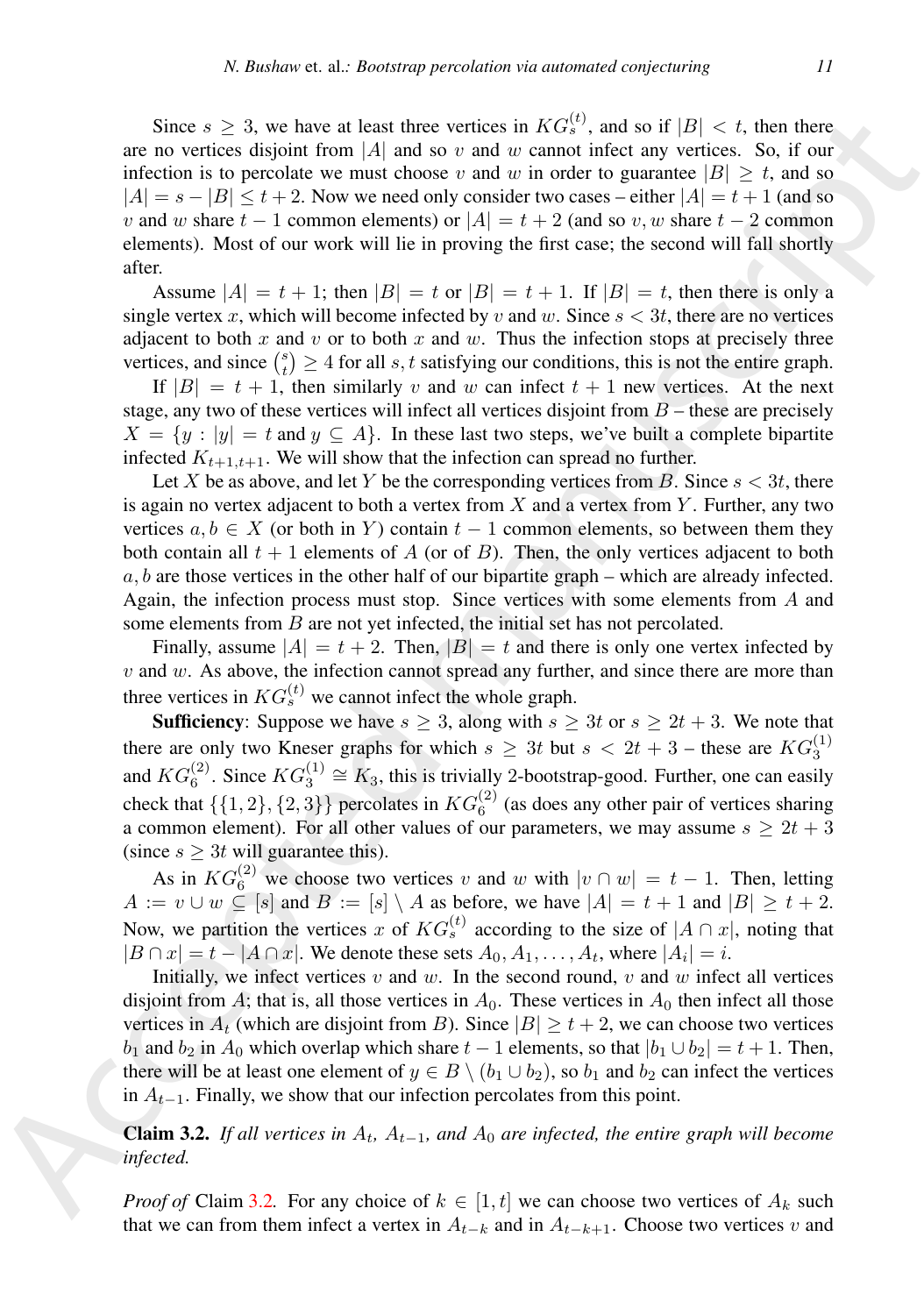as from A<sub>6</sub> for which  $|v|^2 A_1 = |w - k|$ . Also,  $|v| = |v - k - 1$ . Now, since  $|A| = t + 1$ , we have  $t + 1 - k$  clusters and all (control). Since a vector of  $\Delta t$ -stript (see that  $t + 2 - (t - k - 1)$  and  $\Delta t + 1$  cleares a smillable fr w from  $A_k$  for which  $|v \cap A| = |w \cap A|$  and  $|(v \cap B) \cap (w \cap B)| = t - k - 1$ . Now, since  $|A| = t + 1$ , we have  $t + 1 - k$  elements of A at our disposal, and since  $|B| \ge t + 2$  we have at least  $t + 2 - (t - k + 1) = k + 1$  elements available from B. Since a vertex of  $A_{t-k+1}$  requires  $t - k + 1$  elements of A and  $t - (t - k + 1) = k - 1$  elements of B, and so such a vertex exists. Further, since we have every element of  $A_k$  already infected, we can choose  $v \cap A$  and  $w \cap A$  such that any  $t + 1 - k$  elements are available, and since our choice of  $v \cap B$  and  $w \cap B$  is independent of our choice these, we can choose  $v \cap B$  and  $w \cap B$  so that any  $k + 1$  entries are available from B; this allows us to infect our desired vertex in  $A_{t-k+1}$ .

To infect a vertex in  $A_{t-k}$ , choose v and w such that  $|(v \cap A) \cap (w \cap A)| = k - 1$  and such that  $v \cap B = w \cap B$ . Then we have again  $t + 1 - (k + 1) = t - k$  elements available from A, and at least  $t + 2 - (t - k) = k + 2$  elements of B. Thus we can find a vertex in  $A_{t-k}$  adjacent to both v and w, and which will thus become infected. As before, we can infect any vertex of  $A_{t-k}$  this way.

*End of Proof of* Theorem 3.1

# 4 Conclusion and further work

This is an introductory exploration to the area of very small percolating sets. Building on the work of Dairkyo et al.  $[15]$ , and others, we used the automated conjecturing framework to begin a systematic search for classes of graphs which are 2-bootstrap-good (or 2-bootstrap-bad). From this starting point, we've given a number of not-so-hard-to-prove but quite-hard-to-discover conditions (both necessary and sufficient) for a graph to be 2 bootstrap-good. It remains an intriguing open question to find a full characterization of such graphs (however, at this early stage we do not even have a conjecture of what such a characterization might look like).

Further, there are many natural generalizations of these results to explore. In particular, what properties will guarantee that a graph has a  $k$ -element percolating set in  $k$ -bootstrap percolation? This paper explores the  $k = 2$  case, but  $k = 3$  and higher are as interesting. In addition, bootstrap percolation is just one of many monotone cellular automata which one can define on a graph (as a group, these are all examples of *graph bootstrap percolation* defined in the 1960s by Bollobás under the name *weak saturation* [6]). What graphs have the smallest possible percolating sets in these more general models?

Finally we report a conjecture that attracted our interest but which we did not resolve. The *diameter* of a (connected) graph is the maximum distance between any pair of its vertices. Notice that a graph with diameter no more than two has at most two blocks. A graph is *perfect* if the chromatic number and clique number of every subgraph is equal. This class of graphs includes, for instance, bipartite graphs and chordal graphs. As such, there is relation between this conjecture and Theorem 2.20.

Conjecture 4.1. *If a graph in* G *is perfect and its diameter is no more than two then the graph is* 2*-bootstrap-good.*

This conjecture was produced by the CONJECTURING program and, like the proved conjectures reported above, only guaranteed to be true for the input graphs used when the program was run. It is a surprising fact that many conjectures of the program are in fact true.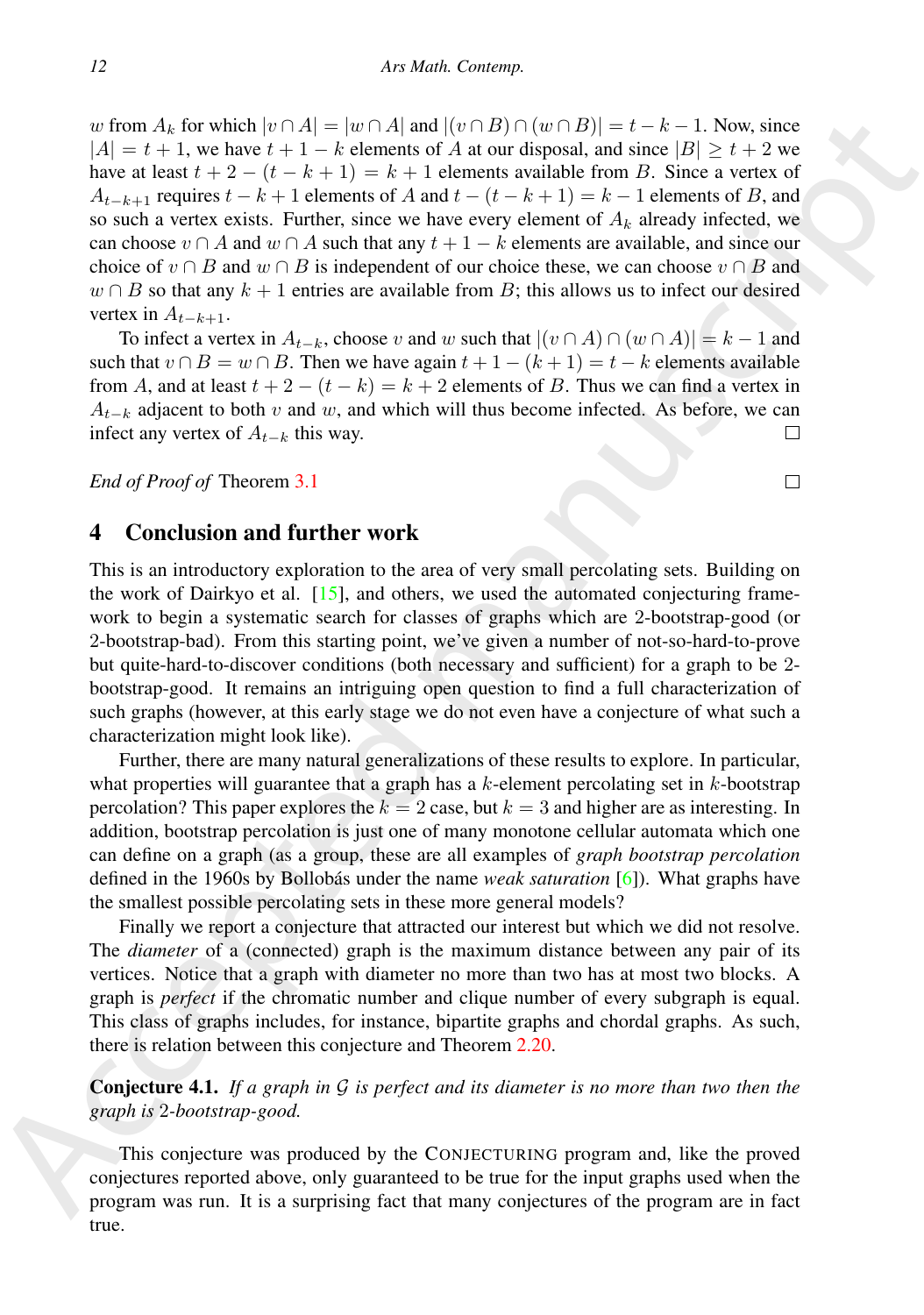# **References**

- <span id="page-12-1"></span>[1] J. Adler and A. Aharony, Diffusion percolation. I. Infinite time limit and bootstrap percolation, *J. Phys. A* 21 (1988), 1387–1404, http://stacks.iop.org/0305-4470/21/1387.
- <span id="page-12-3"></span>[2] J. Adler and U. Lev, Bootstrap Percolation: visualizations and applications, *Brazilian J. Phys.* 33 (2003), 641–644, http://www.scielo.br/scielo.php?script=sci\_ arttext&pid=S0103-97332003000300031&nrm=iso.
- <span id="page-12-5"></span>[3] M. Aizenman and J. L. Lebowitz, Metastability effects in bootstrap percolation, *J. Phys. A* 21 (1988), 3801–3813, http://stacks.iop.org/0305-4470/21/3801.
- <span id="page-12-6"></span>[4] J. Balogh, B. Bollobás, H. Duminil-Copin and R. Morris, The sharp threshold for bootstrap percolation in all dimensions, *Trans. Am. Math. Soc.* 364 (2012), 2667–2701, doi:10.1090/ s0002-9947-2011-05552-2.
- <span id="page-12-7"></span>[5] J. Balogh, B. Bollobás and R. Morris, Bootstrap percolation in three dimensions, *Ann. Probab.* 37 (2009), 1329–1380, doi:10.1214/08-aop433.
- <span id="page-12-19"></span>[6] B. Bollobás, Weakly *k*-saturated graphs, in: *Beiträge zur Graphentheorie (Kolloquium, Manebach, 1967)*, Teubner, Leipzig, pp. 25–31, 1968.
- <span id="page-12-15"></span>[7] B. Bollobás, *Modern graph theory*, volume 184 of *Graduate Texts in Mathematics*, Springer-Verlag, New York, 1998, doi:10.1007/978-1-4612-0619-4.
- <span id="page-12-11"></span>[8] B. Bollobás, P. Smith and A. Uzzell, Monotone cellular automata in a random environment, *Comb. Probab. Comput.* 24 (2015), 687–722, doi:10.1017/s0963548315000012.
- <span id="page-12-17"></span>[9] A. Brandstädt, F. Dragan, V. Chepoi and V. Voloshin, Dually chordal graphs, *SIAM J. Discrete Math.* 11 (1998), 437–455, doi:10.1137/s0895480193253415.
- <span id="page-12-8"></span>[10] R. Cerf and E. Cirillo, Finite size scaling in three-dimensional bootstrap percolation, *Ann. Probab.* 27 (1999), 1837–1850, doi:10.1214/aop/1022677550.
- <span id="page-12-9"></span>[11] R. Cerf and F. Manzo, The threshold regime of finite volume bootstrap percolation, *Stochastic Process. Appl.* 101 (2002), 69–82, doi:10.1016/s0304-4149(02)00124-2.
- <span id="page-12-0"></span>[12] R. Cerf and F. Manzo, Nucleation and growth for the Ising model in d dimensions at very low temperatures, *Ann. Probab.* 41 (2013), 3697–3785, doi:10.1214/12-aop801.
- <span id="page-12-2"></span>[13] J. Chalupa, G. R. Reich and P. L. Leath, Inverse high-density percolation on a Bethe lattice, *J. Statist. Phys.* 29 (1982), 463–473.
- <span id="page-12-18"></span><span id="page-12-16"></span><span id="page-12-14"></span><span id="page-12-13"></span><span id="page-12-12"></span><span id="page-12-10"></span><span id="page-12-4"></span>[14] D. G. Corneil, H. Lerchs and L. S. Burlingham, Complement reducible graphs, *Discrete Appl. Math.* 3 (1981), 163–174, doi:10.1016/0166-218x(81)90013-5.
- **Referen[c](http://stacks.iop.org/0305-4470/21/3801)es**<br> **REFRACE CONSECT (1998)** And The S[t](http://stacks.iop.org/0305-4470/21/1387)ate 11 (1998) And The State 11 (1998) And The State 11 (1998) And The State 11 (1998) And The State 11 (1998) And The State 11 (1998) And The State 11 (1998) And The State [15] M. Dairyko, M. Ferrara, B. Lidický, R. Martin, F. Pfender and A. J. Uzzell, Ore and chvátaltype degree conditions for bootstrap percolation from small sets, 2016,  $arXiv:1610.04499$ [math.CO].
	- [16] D. Freund, M. Poloczek and D. Reichman, Contagious sets in dense graphs, 2015, arXiv:1503.00158 [math.CO].
	- [17] D. Freund, M. Poloczek and D. Reichman, Contagious sets in dense graphs, *Eur. J. Comb.* 68 (2018), 66–78, doi:10.1016/j.ejc.2017.07.011.
	- [18] K. Gunderson, Minimum degree conditions for small percolating sets in bootstrap percolation, 2017, arXiv:1703.10741 [math.CO].
	- [19] A. E. Holroyd, Sharp metastability threshold for two-dimensional bootstrap percolation, *Probab. Theory Relat. Fields* 125 (2003), 195–224, doi:10.1007/s00440-002-0239-x.
	- [20] S. Kirkpatrick, W. W. Wilcke, R. B. Garner and H. Huels, Percolation in dense storage arrays, *Phys. A* 314 (2002), 220–229, doi:10.1016/s0378-4371(02)01153-6, horizons in complex systems (Messina, 2001).